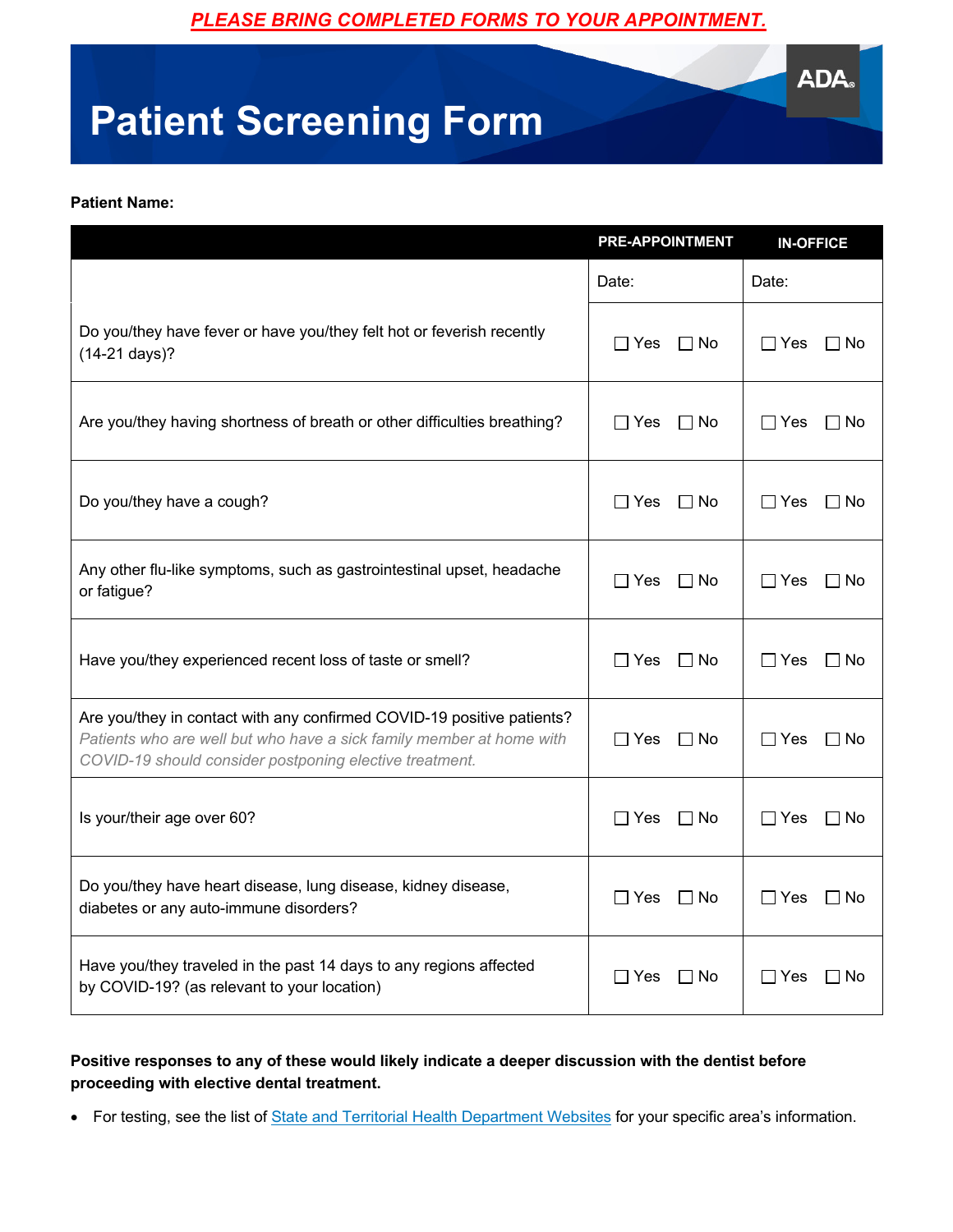# Health History Form

#### **ADA** American Dental Association<sup>®</sup>

America's leading advocate for oral health

| × |  |
|---|--|
|   |  |

Today's Date:

As required by law, our office adheres to written policies and procedures to protect the privacy of information about you that we create, receive or maintain. Your answers are for our records only and will be kept confidential subject to applicable laws. Please note that you will be asked some questions about your responses to this questionnaire and there may be additional questions concerning your health. This information is vital to allow us to provide appropriate care for you. This office does not use this information to discriminate.

| Name:              |                                                        |                                                                                                      | Home Phone: Include area code |         | Business/Cell Phone: Include area code                  |                               |      |           |  |
|--------------------|--------------------------------------------------------|------------------------------------------------------------------------------------------------------|-------------------------------|---------|---------------------------------------------------------|-------------------------------|------|-----------|--|
| Last               | First                                                  | Middle                                                                                               |                               |         |                                                         |                               |      |           |  |
| Address:           |                                                        |                                                                                                      | City:                         |         | State:                                                  | Zip:                          |      |           |  |
| Mailing address    |                                                        |                                                                                                      |                               |         |                                                         |                               |      |           |  |
| Occupation:        |                                                        |                                                                                                      | Height:                       | Weight: | Date of Birth:                                          |                               | Sex: |           |  |
|                    |                                                        |                                                                                                      |                               |         |                                                         |                               |      |           |  |
| SS# or Patient ID: | Emergency Contact:                                     |                                                                                                      | Relationship:                 |         | Home Phone: Include area code                           | Cell Phone: Include area code |      |           |  |
|                    |                                                        |                                                                                                      |                               |         |                                                         |                               |      |           |  |
|                    |                                                        | If you are completing this form for another person, what is your relationship to that person?        |                               |         |                                                         |                               |      |           |  |
| Your Name          |                                                        |                                                                                                      | Relationship                  |         |                                                         |                               |      |           |  |
|                    |                                                        |                                                                                                      |                               |         |                                                         |                               |      |           |  |
|                    | Do you have any of the following diseases or problems: |                                                                                                      |                               |         | (Check DK if you Don't Know the answer to the question) |                               |      | Yes No DK |  |
|                    |                                                        |                                                                                                      |                               |         |                                                         |                               |      | 88 8 8    |  |
|                    |                                                        |                                                                                                      |                               |         |                                                         |                               |      | п         |  |
|                    |                                                        |                                                                                                      |                               |         |                                                         |                               |      | $\Box$    |  |
|                    |                                                        |                                                                                                      |                               |         |                                                         |                               |      |           |  |
|                    |                                                        | If you answer yes to any of the 4 items above, please stop and return this form to the receptionist. |                               |         |                                                         |                               |      |           |  |

## Dental Information Please mark (X) your responses to the following questions.

| Yes No DK                      |
|--------------------------------|
|                                |
|                                |
|                                |
|                                |
|                                |
|                                |
|                                |
| Date of your last dental exam: |
| What was done at that time?    |
| Date of last dental x-rays:    |
|                                |
|                                |
|                                |

How do you feel about your smile?

## Medical Information *Please mark (X) your response to indicate if you have or have not had any of the following diseases or problems.*

|                                                                                      | Yes No DK                | <b>Yes No DK</b>                                                           |
|--------------------------------------------------------------------------------------|--------------------------|----------------------------------------------------------------------------|
|                                                                                      |                          | Have you had a serious illness, operation or been hospitalized             |
| Physician Name:                                                                      | Phone: Include area code |                                                                            |
|                                                                                      |                          | If yes, what was the illness or problem?                                   |
| Address/City/State/Zip:                                                              |                          |                                                                            |
|                                                                                      |                          | Are you taking or have you recently taken any prescription                 |
|                                                                                      | $\Box$                   | If so, please list all, including vitamins, natural or herbal preparations |
| Has there been any change in your general health within the past year? $\Box$ $\Box$ |                          | and/or dietary supplements:                                                |
| If yes, what condition is being treated?                                             |                          |                                                                            |
|                                                                                      |                          |                                                                            |
|                                                                                      |                          |                                                                            |
| Date of last physical exam:                                                          |                          |                                                                            |
|                                                                                      |                          |                                                                            |